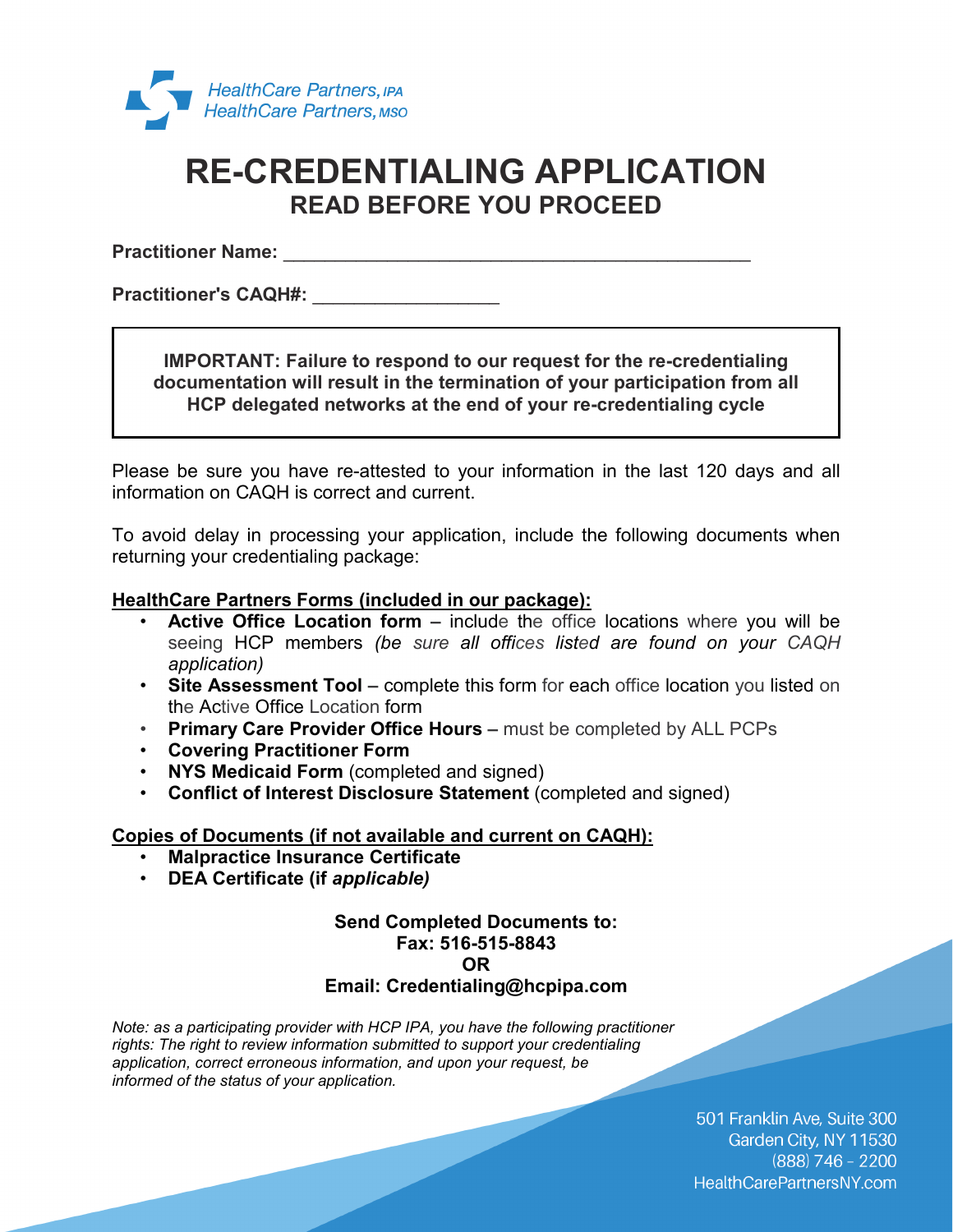

# **ACTIVE OFFICE LOCATIONS**

**Practitioner Name:** \_\_\_\_\_\_\_\_\_\_\_\_\_\_\_\_\_\_\_\_\_\_\_\_\_\_\_\_\_\_\_\_\_\_\_\_\_\_\_\_\_\_\_\_\_ (Please Print)

**IMPORTANT NOTICE**: Please list **ALL locations** where the provider currently sees HealthCare Partners members. This form should include **ALL GROUPS** provider is affiliated with**.** *Locations not listed on this form will be deleted from the provider's profile with HealthCare Partners, IPA.*

\_\_\_\_\_\_\_\_\_\_\_\_\_\_\_\_\_\_\_\_\_\_\_\_\_\_\_\_\_\_\_\_\_\_\_\_\_\_\_\_\_\_\_\_\_\_\_\_\_\_\_\_\_\_\_\_\_\_\_\_\_\_\_\_\_\_\_\_\_\_

\_\_\_\_\_\_\_\_\_\_\_\_\_\_\_\_\_\_\_\_\_\_\_\_\_\_\_\_\_\_\_\_\_\_\_\_\_\_\_\_\_\_\_\_\_\_\_\_\_\_\_\_\_\_\_\_\_\_\_\_\_\_\_\_\_\_\_\_\_\_

\_\_\_\_\_\_\_\_\_\_\_\_\_\_\_\_\_\_\_\_\_\_\_\_\_\_\_\_\_\_\_\_\_\_\_\_\_\_\_\_\_\_\_\_\_\_\_\_\_\_\_\_\_\_\_\_\_\_\_\_\_\_\_\_\_\_\_\_\_\_

\_\_\_\_\_\_\_\_\_\_\_\_\_\_\_\_\_\_\_\_\_\_\_\_\_\_\_\_\_\_\_\_\_\_\_\_\_\_\_\_\_\_\_\_\_\_\_\_\_\_\_\_\_\_\_\_\_\_\_\_\_\_\_\_\_\_\_\_\_\_

\_\_\_\_\_\_\_\_\_\_\_\_\_\_\_\_\_\_\_\_\_\_\_\_\_\_\_\_\_\_\_\_\_\_\_\_\_\_\_\_\_\_\_\_\_\_\_\_\_\_\_\_\_\_\_\_\_\_\_\_\_\_\_\_\_\_\_\_\_\_

\_\_\_\_\_\_\_\_\_\_\_\_\_\_\_\_\_\_\_\_\_\_\_\_\_\_\_\_\_\_\_\_\_\_\_\_\_\_\_\_\_\_\_\_\_\_\_\_\_\_\_\_\_\_\_\_\_\_\_\_\_\_\_\_\_\_\_\_\_\_

*Primary* **Office Address:** \_\_\_\_\_\_\_\_\_\_\_\_\_\_\_\_\_\_\_\_\_\_\_\_\_\_\_\_\_\_\_\_\_\_\_\_\_\_\_\_\_\_\_\_\_\_\_\_\_

*Secondary* **Office Address:**\_\_\_\_\_\_\_\_\_\_\_\_\_\_\_\_\_\_\_\_\_\_\_\_\_\_\_\_\_\_\_\_\_\_\_\_\_\_\_\_\_\_\_\_\_\_\_

*Additional* **Office Address:**\_\_\_\_\_\_\_\_\_\_\_\_\_\_\_\_\_\_\_\_\_\_\_\_\_\_\_\_\_\_\_\_\_\_\_\_\_\_\_\_\_\_\_\_\_\_\_

*Additional* **Office Address:**\_\_\_\_\_\_\_\_\_\_\_\_\_\_\_\_\_\_\_\_\_\_\_\_\_\_\_\_\_\_\_\_\_\_\_\_\_\_\_\_\_\_\_\_\_\_\_

*Additional* **Office Address:**\_\_\_\_\_\_\_\_\_\_\_\_\_\_\_\_\_\_\_\_\_\_\_\_\_\_\_\_\_\_\_\_\_\_\_\_\_\_\_\_\_\_\_\_\_\_\_

*Additional* **Office Address:**\_\_\_\_\_\_\_\_\_\_\_\_\_\_\_\_\_\_\_\_\_\_\_\_\_\_\_\_\_\_\_\_\_\_\_\_\_\_\_\_\_\_\_\_\_\_\_

*Please be sure all locations listed above are included on your CAQH or HCP application.*

*For additional locations or groups, please photocopy this form.*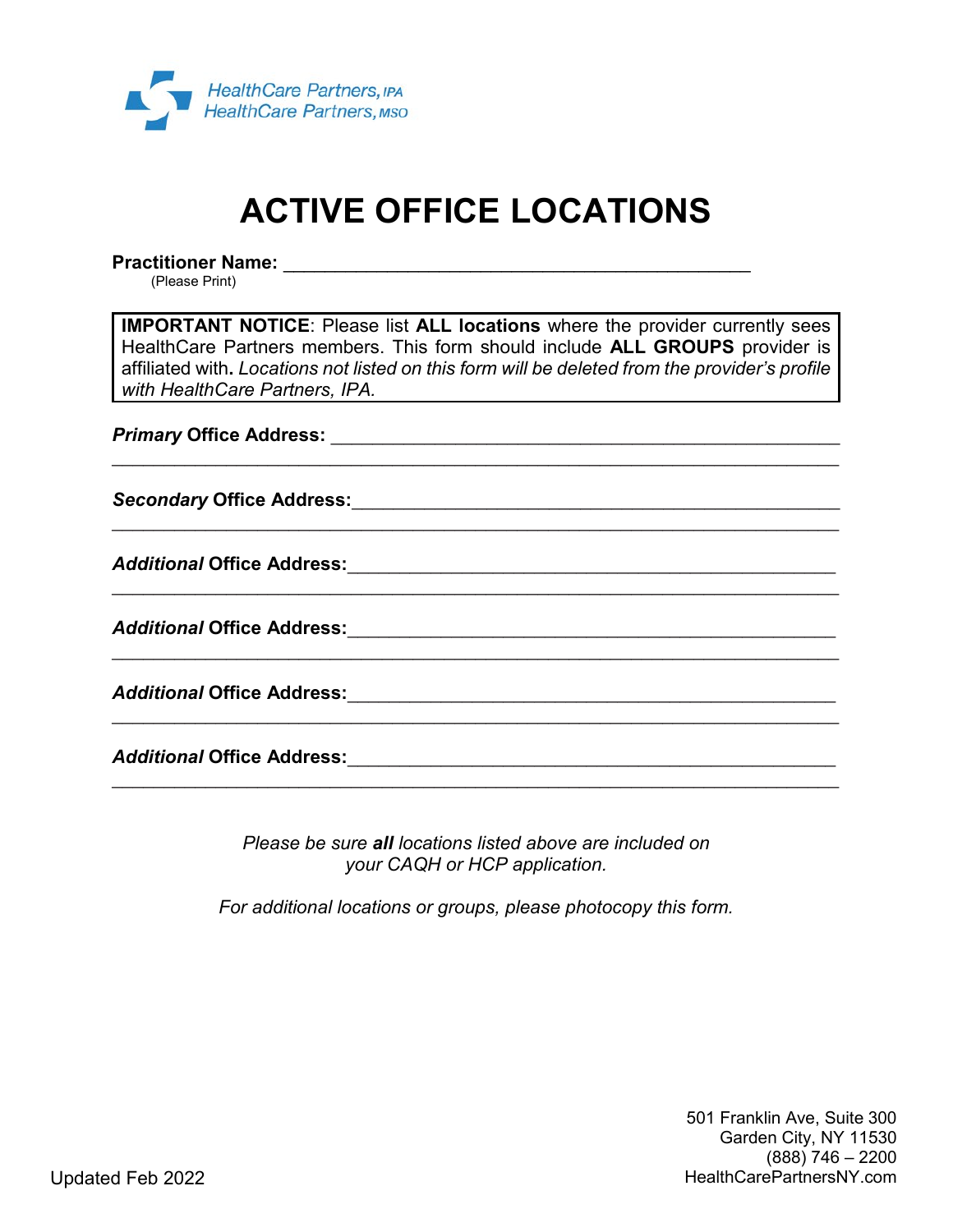

# **SITE ASSESSMENT TOOL**

*Please complete a form for each ACTIVE office location*

*(Be sure to make additional copies, one for each location)*

| <b>Street:</b>                                                                                                                                              | <u> 1980 - Johann Barbara, martin a</u>                                                                                                                                       |                                                                                              |  |  |  |  |  |
|-------------------------------------------------------------------------------------------------------------------------------------------------------------|-------------------------------------------------------------------------------------------------------------------------------------------------------------------------------|----------------------------------------------------------------------------------------------|--|--|--|--|--|
|                                                                                                                                                             |                                                                                                                                                                               |                                                                                              |  |  |  |  |  |
|                                                                                                                                                             |                                                                                                                                                                               |                                                                                              |  |  |  |  |  |
| NOTE: For any NO response, please provide an explanation on a separate sheet of paper.                                                                      |                                                                                                                                                                               |                                                                                              |  |  |  |  |  |
|                                                                                                                                                             | <b>AMERICAN DISABILITY ACT</b> (view at ada.gov/racheck.pdf)                                                                                                                  |                                                                                              |  |  |  |  |  |
|                                                                                                                                                             | 1. Does this office meet ADA accessibility requirements?                                                                                                                      | $\Box$ YES $\Box$ NO                                                                         |  |  |  |  |  |
| PHYSICAL ACCESSIBILITY<br>2. Facility entry is handicapped accessible?<br>3. Bathrooms are handicapped accessible?<br>5. Office Hours are posted in office? | 4. Exam Tables are handicapped accessible?                                                                                                                                    | $\Box$ YES $\Box$ NO<br>$\Box$ YES $\Box$ NO<br>$\Box$ YES $\Box$ NO<br>$\Box$ YES $\Box$ NO |  |  |  |  |  |
| PHYSICAL APPEARANCE                                                                                                                                         |                                                                                                                                                                               |                                                                                              |  |  |  |  |  |
|                                                                                                                                                             | 6. Floors, walkways, rooms, entrances and exits<br>are clean and free of clutter?<br>7. Bathrooms and hand washing areas have hot water,                                      |                                                                                              |  |  |  |  |  |
| soap and paper towels/air dryers?                                                                                                                           |                                                                                                                                                                               | □ YES □ NO                                                                                   |  |  |  |  |  |
| 8. Sufficient lighting (indoors and outdoors)?                                                                                                              |                                                                                                                                                                               | □ YES □ NO                                                                                   |  |  |  |  |  |
|                                                                                                                                                             | 9. Fire extinguishers, smoke detectors and sprinklers                                                                                                                         |                                                                                              |  |  |  |  |  |
|                                                                                                                                                             | are present, accessible and in working order?                                                                                                                                 | $\Box$ YES $\Box$ NO                                                                         |  |  |  |  |  |
|                                                                                                                                                             | 10. Evacuation plan and/or EXIT sign is displayed?                                                                                                                            | $\Box$ YES $\Box$ NO                                                                         |  |  |  |  |  |
|                                                                                                                                                             | <b>ADEQUATE SPACE IN WAITING AREA AND EXAM ROOMS</b><br>11. Adequate seating in waiting room (3 chairs per physician)?<br>12. Exam room equipped with adequate space/privacy? | $\Box$ YES $\Box$ NO<br>$\Box$ YES $\Box$ NO                                                 |  |  |  |  |  |
|                                                                                                                                                             | ADEQUACY OF MEDICAL/TREATMENT RECORD KEEPING                                                                                                                                  |                                                                                              |  |  |  |  |  |
| limited to authorized personnel?<br>14. All entries are legible, signed and dated?                                                                          | 13. Medical records are filed securely, easily accessible and<br>15. HIPAA Privacy Notice is visibly displayed and distributed                                                | $\Box$ YES $\Box$ NO<br>□ YES □ NO                                                           |  |  |  |  |  |
| to all patients?                                                                                                                                            |                                                                                                                                                                               | $\Box$ YES $\Box$ NO                                                                         |  |  |  |  |  |

*I, the undersigned, attest that the information on this form is complete and accurate.*

**Signature and Title of Authorized Personnel Communisty Contracts Control Date** 

 $\overline{\phantom{a}}$  , and the contract of the contract of the contract of the contract of the contract of the contract of the contract of the contract of the contract of the contract of the contract of the contract of the contrac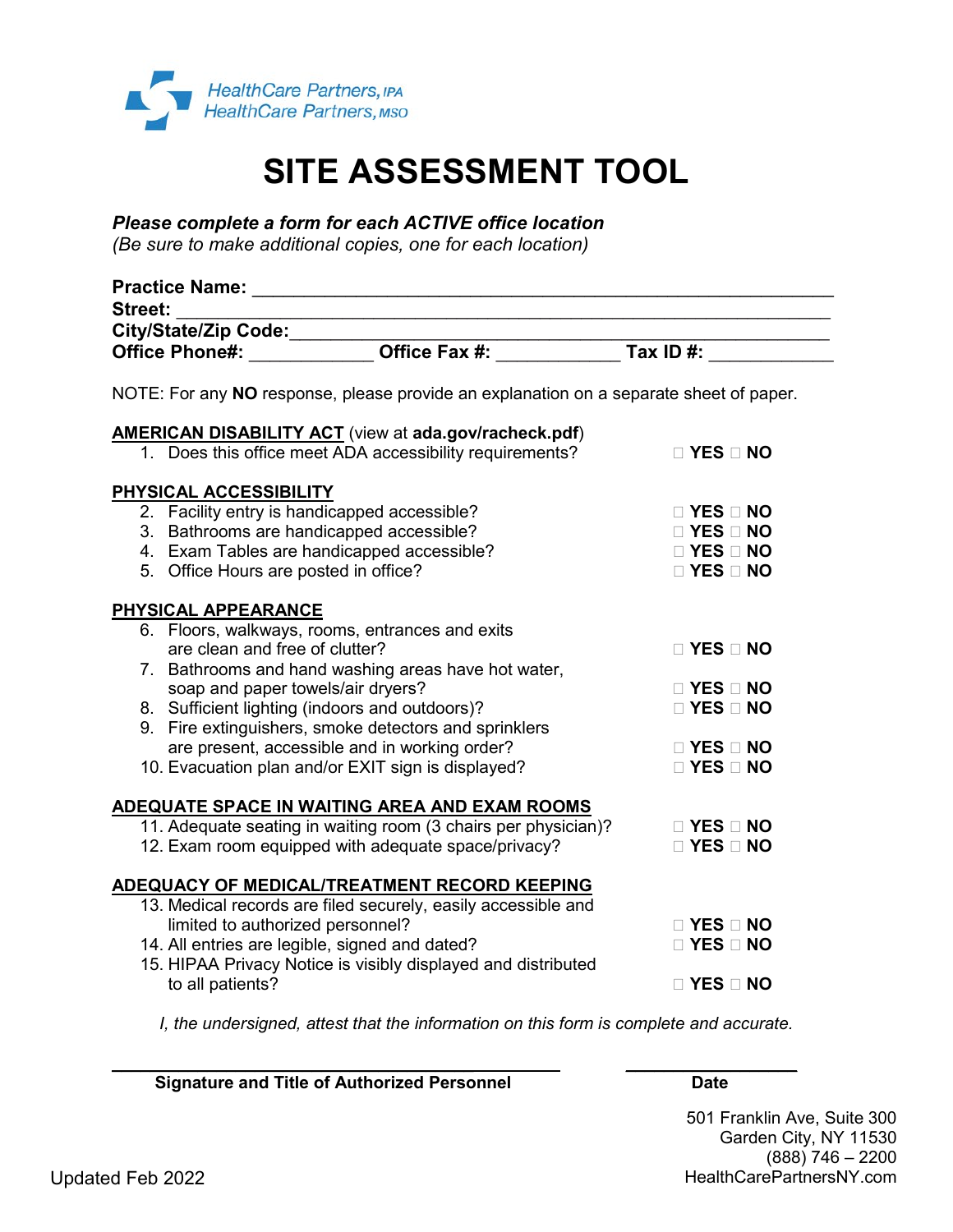

## **Primary Care Provider's OFFICE HOURS To be completed by ALL Primary Care Providers**

*Per NYS Medicaid MCO guidelines all PCPs must have a minimum of 16 hours per location per week and up to a maximum of 48 hours total per week between all locations. Hours cannot overlap between locations.*

| Primary office address: Manual Allen Contract Contract of Contract Contract Contract Contract Contract Contract Contract Contract Contract Contract Contract Contract Contract Contract Contract Contract Contract Contract Co |  |  |  |  |  |  |  |  |                                                                              |                                                                           |
|--------------------------------------------------------------------------------------------------------------------------------------------------------------------------------------------------------------------------------|--|--|--|--|--|--|--|--|------------------------------------------------------------------------------|---------------------------------------------------------------------------|
|                                                                                                                                                                                                                                |  |  |  |  |  |  |  |  |                                                                              | M ___-___ T ___-___ W ___-___ TH ___-___ F___-___ SAT ___-___ SUN ___-___ |
|                                                                                                                                                                                                                                |  |  |  |  |  |  |  |  |                                                                              |                                                                           |
|                                                                                                                                                                                                                                |  |  |  |  |  |  |  |  | M ___-___ T ____-___ W ___-___ TH ___-___ F___-___ SAT ___-___ SUN ___-___   |                                                                           |
|                                                                                                                                                                                                                                |  |  |  |  |  |  |  |  |                                                                              |                                                                           |
|                                                                                                                                                                                                                                |  |  |  |  |  |  |  |  | M ___-___ T ____-___ W ____-___ TH ___- ___ F___-___ SAT ___-___ SUN ___-___ |                                                                           |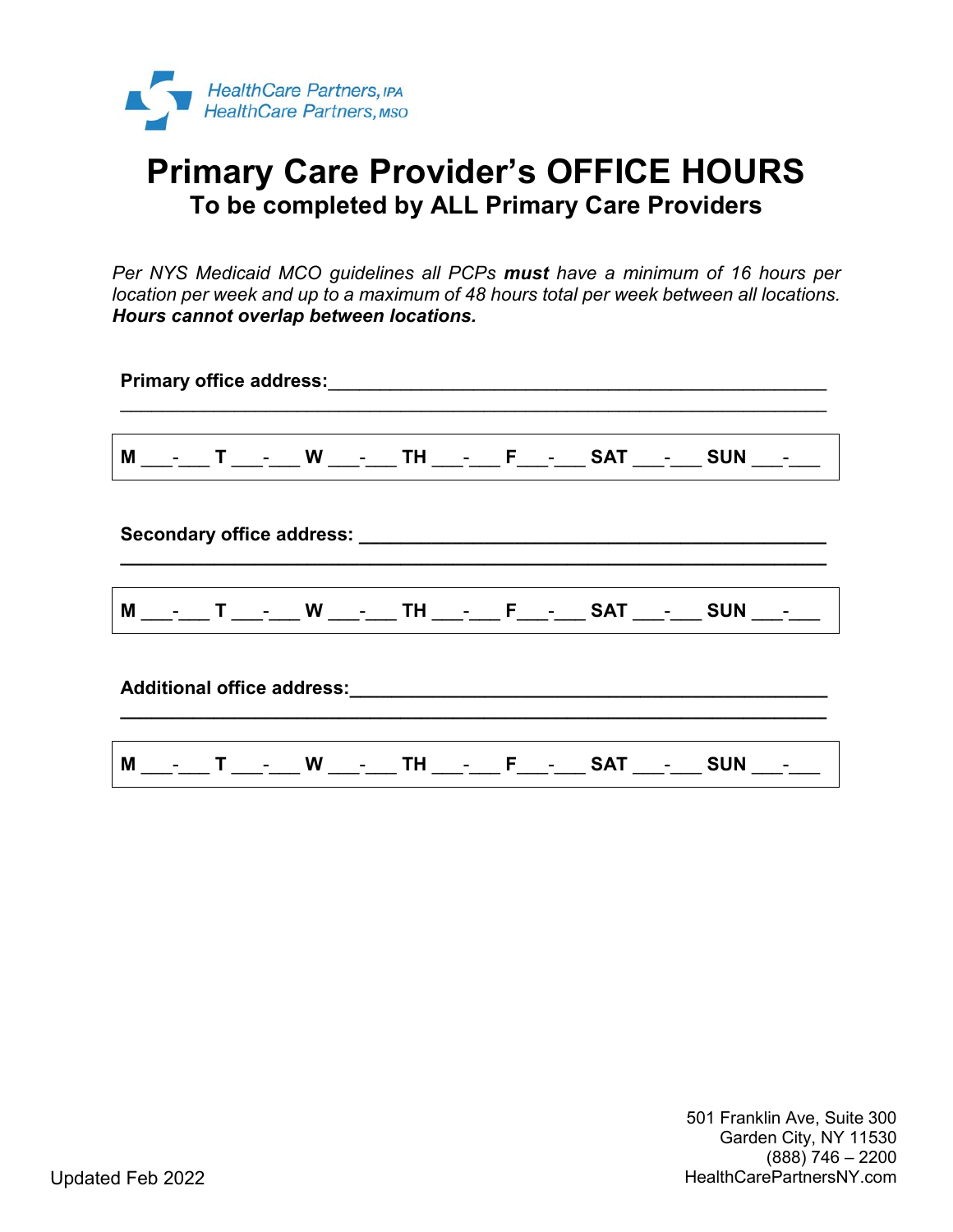

# **COVERING PRACTITIONER FORM**

Dear Practitioner:

In order to participate in the HealthCare Partners, IPA Network you must have coverage arrangements to assure that services are available on a twenty-four-hour-a-day, sevendays-a-week basis. Covering providers should be the same or similar specialty and be participating with HealthCare Partners or an affiliated health plan.

### **STEP 1: Please complete the next four lines with "Your" information:**

| <b>Print Provider Name:</b> |  |
|-----------------------------|--|
| Provider's Specialty:       |  |
| Date Signed:                |  |
| Authorized Signature:       |  |

**STEP 2: Please complete the grid below with the information of the provider(s) who will cover for you:**

| <b>Name</b> | <b>Specialty</b> | <b>Address</b> | Phone# |
|-------------|------------------|----------------|--------|
|             |                  |                |        |
|             |                  |                |        |

□ I am available 24 hours a day, 7 days a week via my answering service arrangements.

*Please submit this form with your credentialing/re-credentialing application*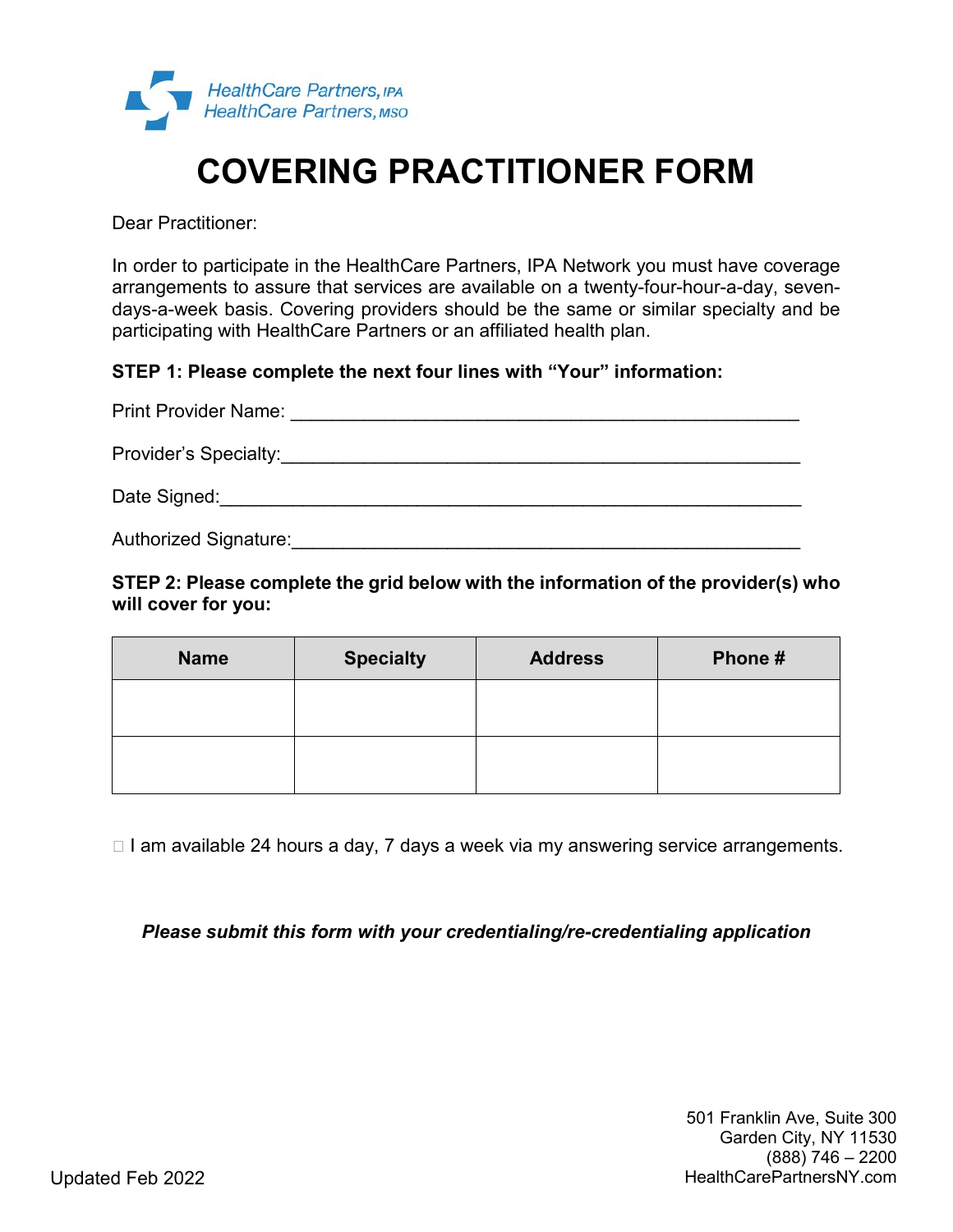

## **NYS MEDICAID REQUIREMENT**

Effective January 1, 2018, Federal law requires that all Medicaid Managed Care and Children´s Health Insurance Program network providers be enrolled with State Medicaid programs.

Please supply your NYS Medicaid Program number (MMIS- Maintenance Management Information System):

Name: (Please print legibly)

MMIS:\_\_\_\_\_\_\_\_\_\_\_\_\_\_\_\_\_\_\_\_\_\_\_\_\_\_\_\_\_\_

### **I DO NOT have a NYS MMIS number**

I, \_\_\_\_\_\_\_\_\_\_\_\_\_\_\_\_\_\_\_\_\_\_\_, therefore understand that I will not be able to service Managed Medicaid or Children's Health Insurance Program members and thus will not be part of the HealthCare Partners Medicaid Network.

By signing below, you certify that the information you provided is true and accurate to the best of your knowledge.

Signature: \_\_\_\_\_\_\_\_\_\_\_\_\_\_\_\_\_\_\_\_\_\_\_\_\_\_\_\_\_\_\_\_\_\_ Date: \_\_\_\_\_\_\_\_\_\_\_\_\_\_\_

Print Name: **Example 20** and 20 and 20 and 20 and 20 and 20 and 20 and 20 and 20 and 20 and 20 and 20 and 20 and 20 and 20 and 20 and 20 and 20 and 20 and 20 and 20 and 20 and 20 and 20 and 20 and 20 and 20 and 20 and 20 a

**\*If it is determined by HealthCare Partners (HCP) that you do have an active NYS MMIS number, you will be included in the HCP Managed Medicaid Network in accordance with your contractual obligations.**